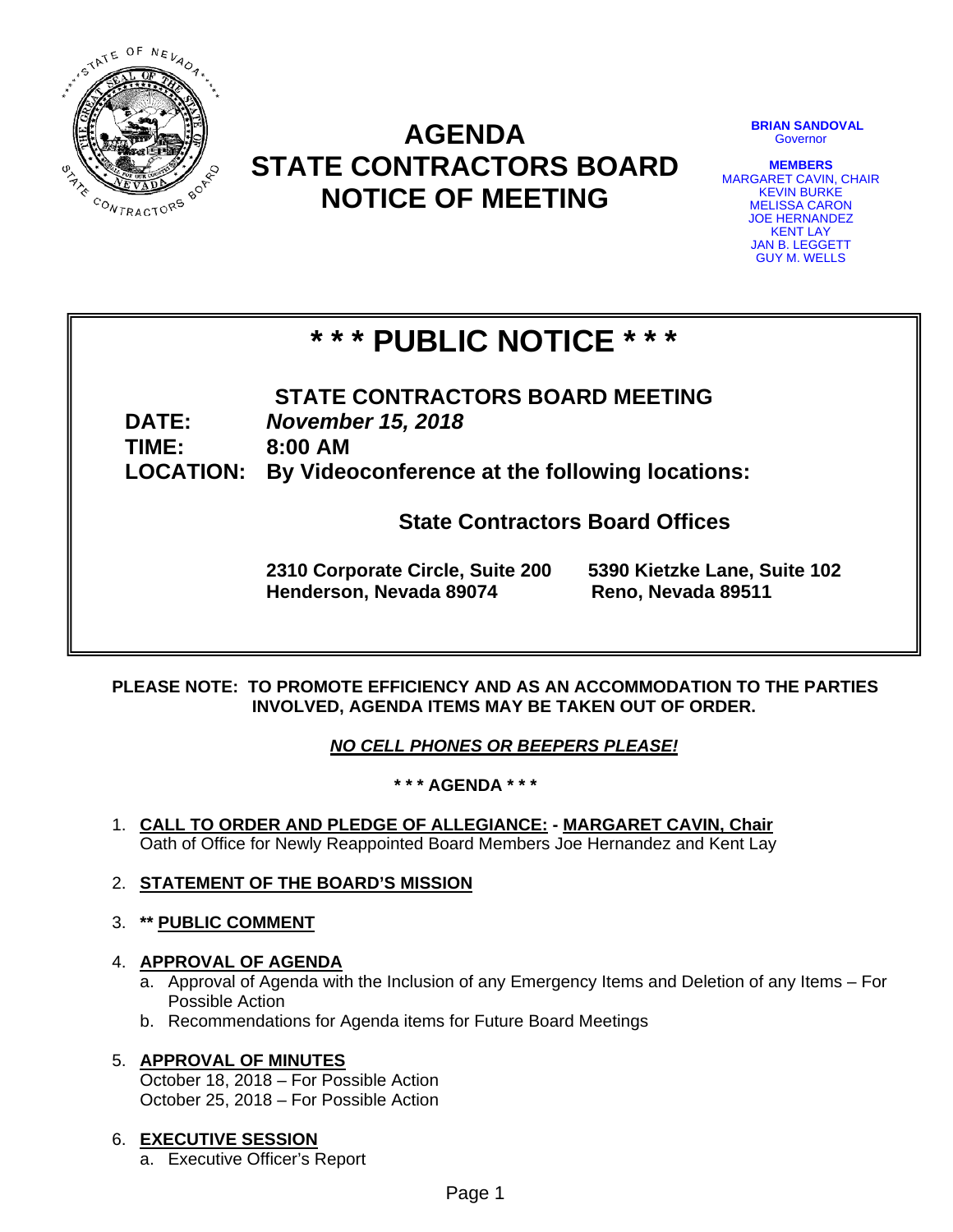- b. Review of Department Monthly Statistics For Possible Action
- c. Review of Recommendations from Solari and Partners Concerning the Residential Recovery Fund Audit Report and Required Assessments Pursuant to NRS 624.470 – For Possible Action
- d. Executive Officer's Quarterly Report Pursuant to NAC 624.030 and 2018-2019 Strategic Plan First Quarter Activity Update – For Possible Action
- e. Review and Approval of Quarterly Financial Reports for the Period Ending September 30, 2018 – For Possible Action
- f. Status Report and Discussion Regarding Request for Attorney General's Opinion Concerning NRS 281.123 – For Possible Action
- g. Discussion Concerning the Legislative Commissions' Sunset Subcommittee Review and Recommendations Regarding the Commission on Construction Education – For Possible Action
- h. Review and Approval of Proposed Rulemaking Initiative to Amend NAC 624 Relating to Contractors; Allowing Various Kinds of Information to Prove an Applicant's Experience; Defining the Term "Employer" – For Possible Action
- i. Legislative Discussion For Possible Action Items for discussion include, but are not limited to the following approved Bill Draft Requests:
	- BDR 234 Makes Various Changes to NRS 624 Regarding Licensure of Contractors
	- BDR 237 Related to Residential Construction Recovery Fund
	- BDR 240 Related to Cease and Desist Orders
	- BDR 241 Related to Contracting Business
- j. Legal Report Discussion Concerning Potential or Pending Litigation (A public body may interrupt the open meeting and exclude the public for the purpose of having an attorney-client discussion of potential and existing litigation pursuant to NRS 241.015(3)(b)(2))
- k. Subcommittee Reports For Possible Action Executive Subcommittee, Recovery Fund Subcommittee, Classification/Regulation Subcommittee, Finance Subcommittee

#### 7. **APPROVAL OF CONSENT AGENDA – For Possible Action:**

a. Ratification of Staff Approved License Applications, Changes of Licensure, Reinstatement of Licensure, Voluntary Surrenders (List Attached, Items 1 to 434)

#### **NEW LICENSE APPLICATION DENIAL HEARINGS 9:30 A.M.**

8. **NEW APPLICATION DENIAL HEARING – For Possible Action:** FLETCHER CONSTRUCTION LLC Jack William Fletcher, Managing Member/Proposed Qualified Individual

(Portions of this hearing may be closed to the public in accordance with NRS 624.110 (2) to discuss certain financial data related to the applicant.)

#### 9. **NEW APPLICATION DENIAL HEARING (Continued from 08/23/2018) –For Possible Action:**  ACCENT PRODUCTS INC.

Peter A Knight, President/Proposed Qualified Individual

(Portions of this hearing may be closed to the public in accordance with NRS 624.110 (2) to discuss certain financial data related to the applicant.)

#### 10. **NEW APPLICATION DENIAL HEARING (Continued from 08/23/2018) –For Possible Action:**

SKY WEST CONSTRUCTION INC. Richard Jeffrey Lowden, President Bradley George Carruth, Proposed Qualified Individual